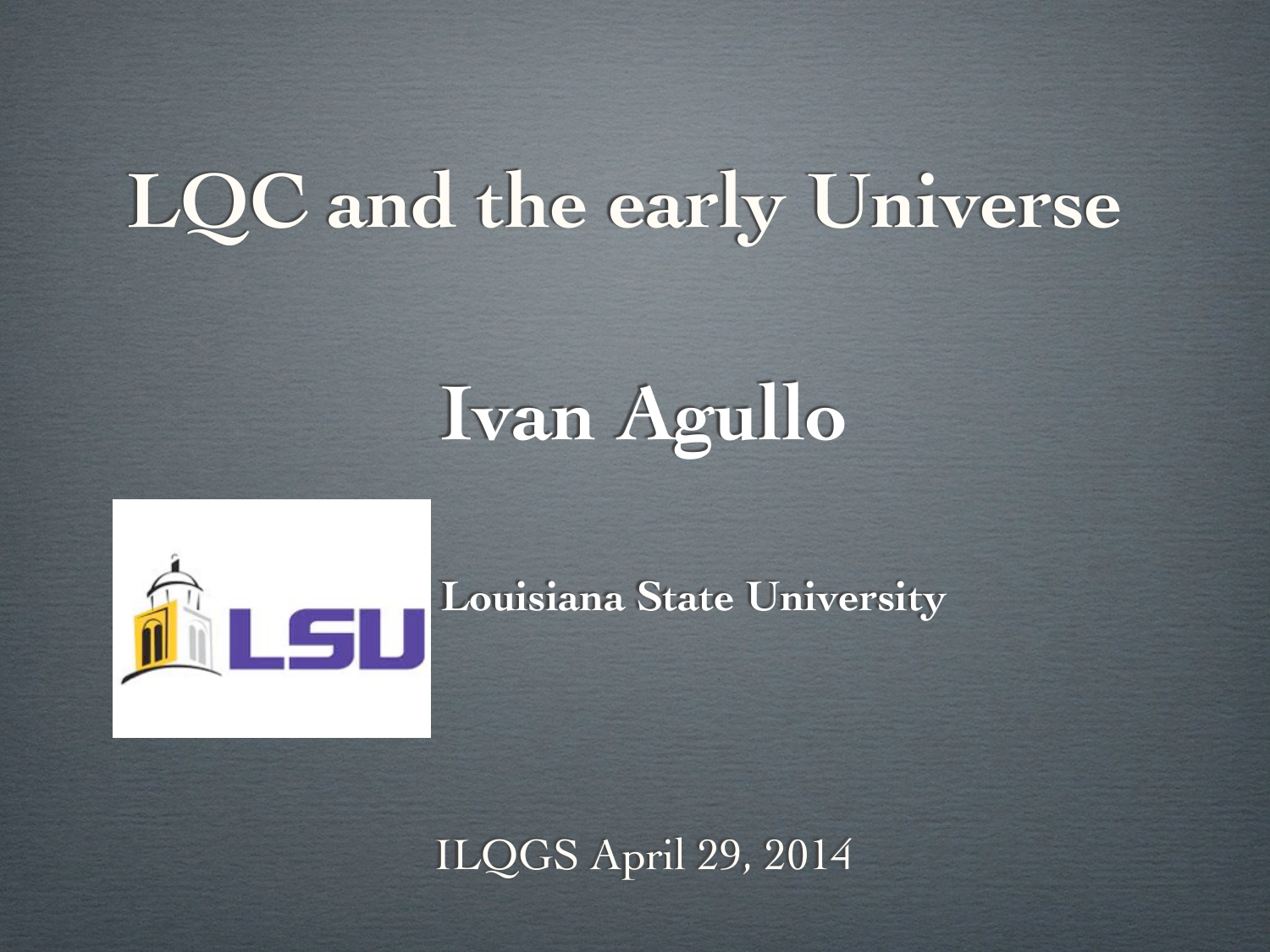**LQG:** nice mathematical foundations, but not simple to work out physical consequences

**Cosmology:** Interesting. Symmetries + observations!! (COBE, WMAP, PLANCK, BICEP2, more coming...) **Deportunity** 

We don't have full LQG. Need physical assumptions and approximations. Important they are clearly identified: motivation, regime of validity and check they are satisfied in solutions.

**1.** Quantization of the background **LQC**

**2.** Inclusion of perturbations

**3.** Phenomenology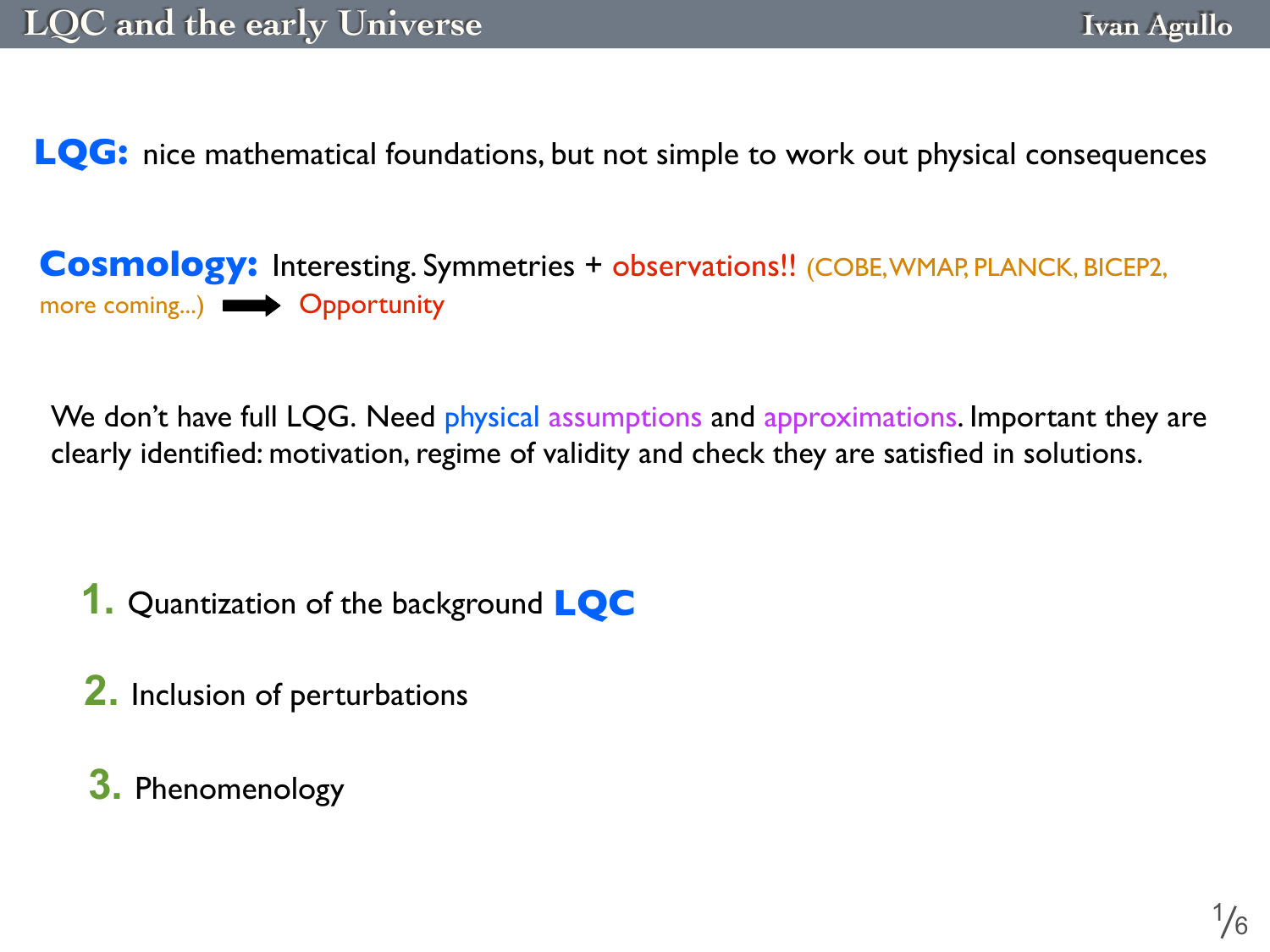## **1. Quantization of the background: LQC**

Ashtekar, Bojowald, Brizuela, Campiglia, Corichi, Diener, Fernandez-Mendez, Garay, Gupt, Martin-Benito, Martin de Blas, Megavan, Mena-Marugan, Montoya, Lewandoswki, Olmedo, Pawlowski, Singh, Sloan, Taveras, Willson-Ewing, ...

We do not have full LQG. Take advantage of symmetries: Mini-superspace quantization + deparametrization for ready physical interpretation

Drastic approx: solve diffeo. constrains and keep scalar constr. to generate dynamics

From  $\infty$ -many to a few d.o.f.  $a$  ,  $\phi$ 

But do it paying attention to LQG and compatibility with the observed universe

(compare with approxs. made in early universe cosmology, e.g. inflation)

#### **O** Results:

Bounce, detailed numerical simulations with highly peaked states at late times, effective eqns., compatibility with late time inflation, etc

#### **Q** Lot of work to do. Examples:

Numerical simulations with more general states (Pawlowski; Singh, Diener, Gupt, Megavan)

More precise connexion LQG-LQC: (different groups: US, Germany, France, ...)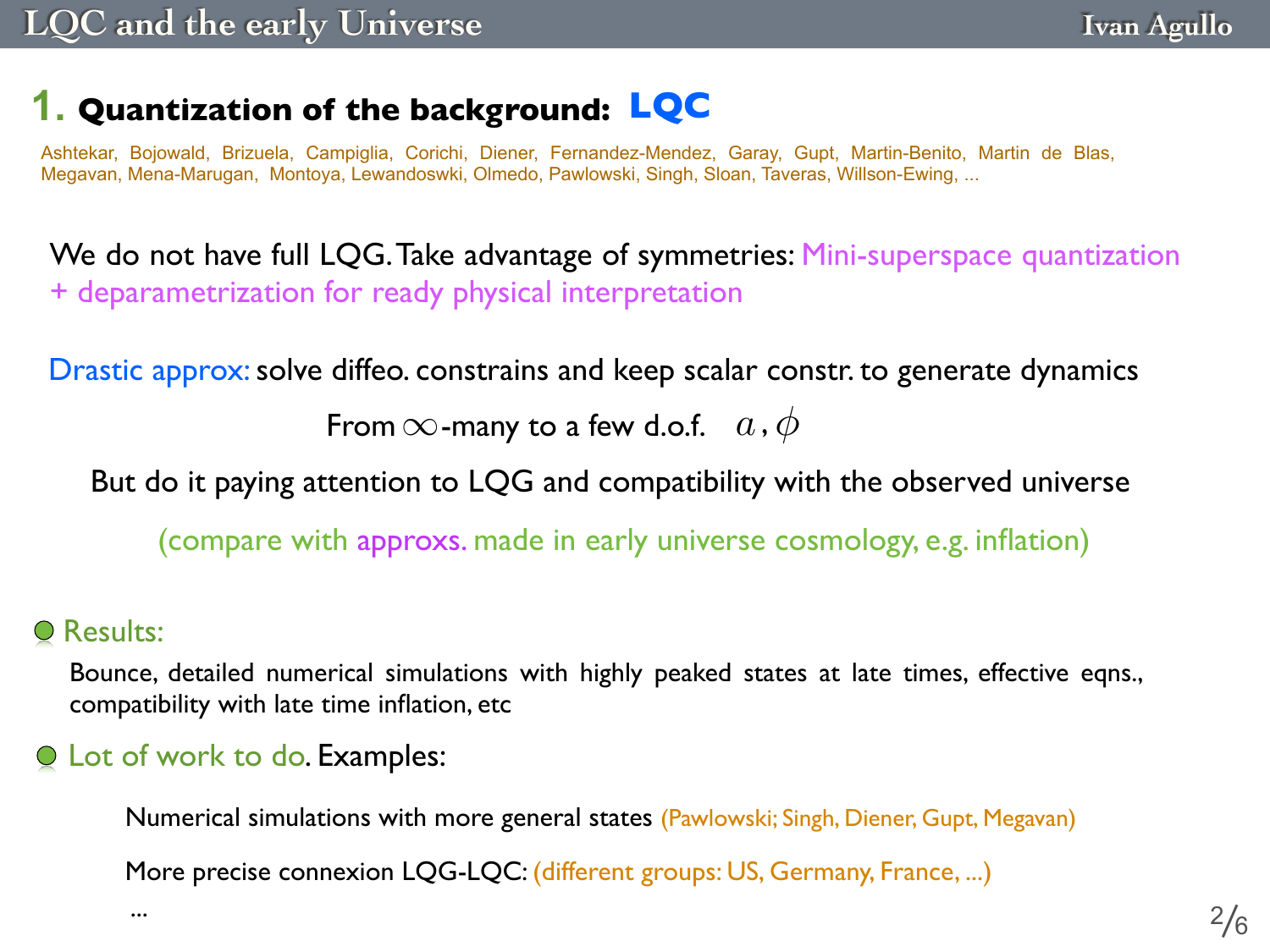### **2. Inclusion of perturbations**

Difficulty: how do we study quantum fields (matter+metric grav. perturbations) propagating on a quantum space-time?

Different approaches: see e.g. Barrau, Mena-Marugán talk.

**AAN'12-13**: follow same approach as in cosmology: propagation of gauge invariant scalar Q and tensor perturbations  $\mathcal{T}^{(+,\times)}$  on the quantum background  $\Psi_{FRW}$ .

Fock quantization (Cf. Hybrid approach, Madrid group) of gauge invariant perturbations on the quantum LQC background. Neglect back-reaction and check for consistency.

(again, compare with approxs. made in early universe cosmology, e.g. inflation)

At the math level, we extend work initiated by Ashtekar, Kaminski and Lewandowski on QFT in QST, by adapting it to gauge invariant perturbations and to  $\infty$ -many do.f.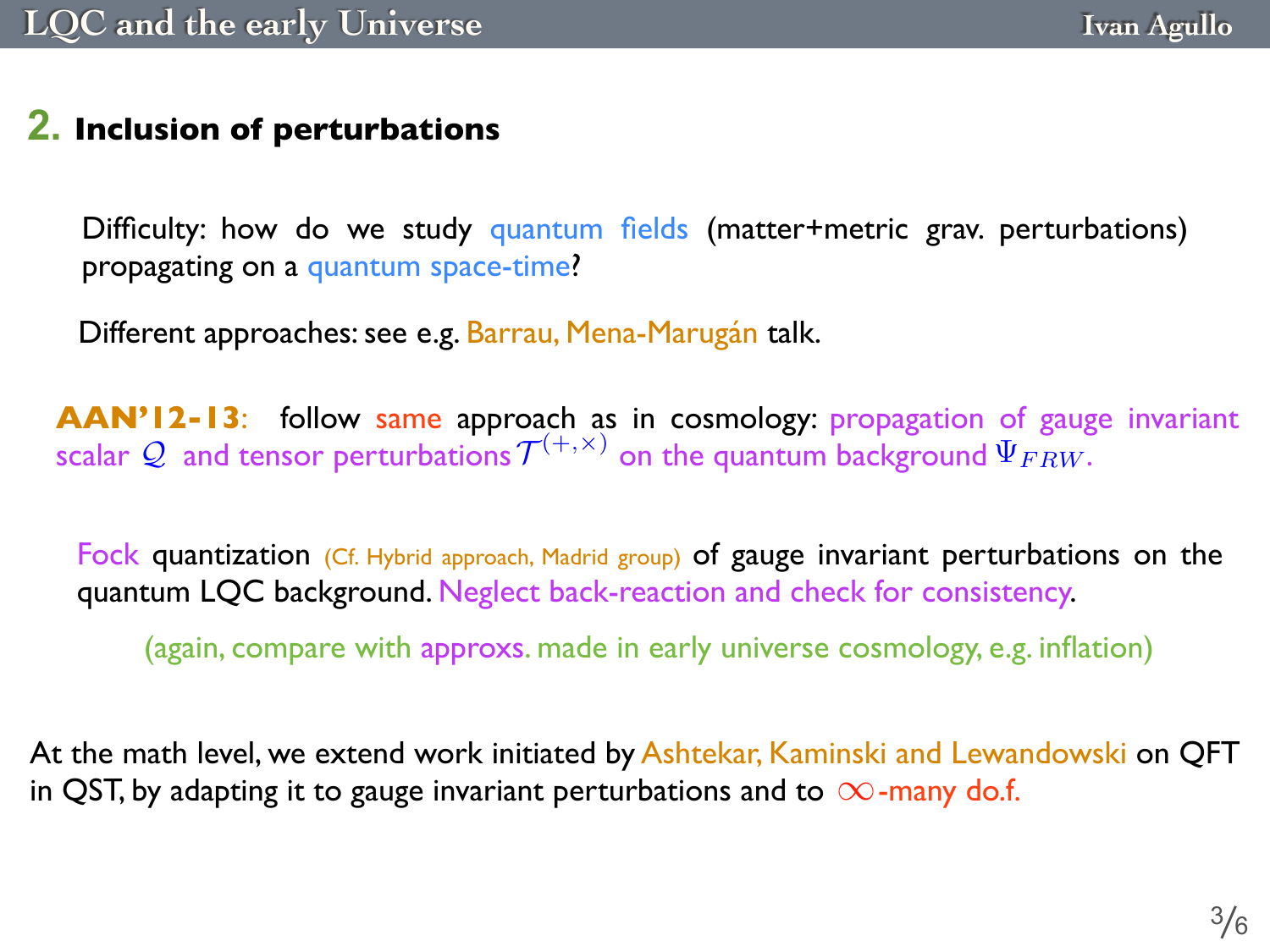#### **Reults:**

For arbitrary background states  $\Psi_{FRW}$  (not necessarily highly peaked), evolution of perturbations (scalar and tensor) mathematically equivalent to propagation in a FRW smooth metric  $\tilde{g}_{ab}$ .

 $\tilde{g}_{ab}$  is constructed from expectation values of background operators. Of course, it does not satisfy Einstein eqns, and coefficients prop. to  $\hbar$ 

$$
\tilde{g}_{ab}dx^a dx^b = \tilde{a}(\tilde{\eta})[-d\tilde{\eta}^2 + d\vec{x}^2] \quad \text{with} \quad \tilde{a}^4 = \frac{\langle \hat{H}_0^{-1/2} \hat{a}^4 \hat{H}_0^{-1/2} \rangle_{\Psi_{FRW}}}{\langle H_0^{-1} \rangle_{\Psi_{FRW}}}, \quad d\tilde{\eta} = \tilde{a} \langle \hat{H}_0^{-1} \rangle_{\Psi_{FRW}} d\phi
$$

 $\Psi_{FRW}$  encodes lot of info, but perturbations only "feel" a couple of quantum moments. Interestingly, the way they appear allows to encode them in a smooth metric tensor



Formally, QFT in curved space-time: import well known techniques: Adiabatic Renormalization

L. Parker & S. Fulling'74

**Ivan Agullo**

Construct explicitly Hilbert space  $\mathcal{H}_{adb}$  of adiabatic states (unique equivalent class of  $\bigcirc$ quantum representations)

In  $\mathcal{H}_{adb}$  there is well defined prescription to renormalize composite operators, e.g.  $\hat{T}_{ab}$  $\bigcirc$ 

4 6 **Important :** we can check back-reaction is negligible in physically interesting solutions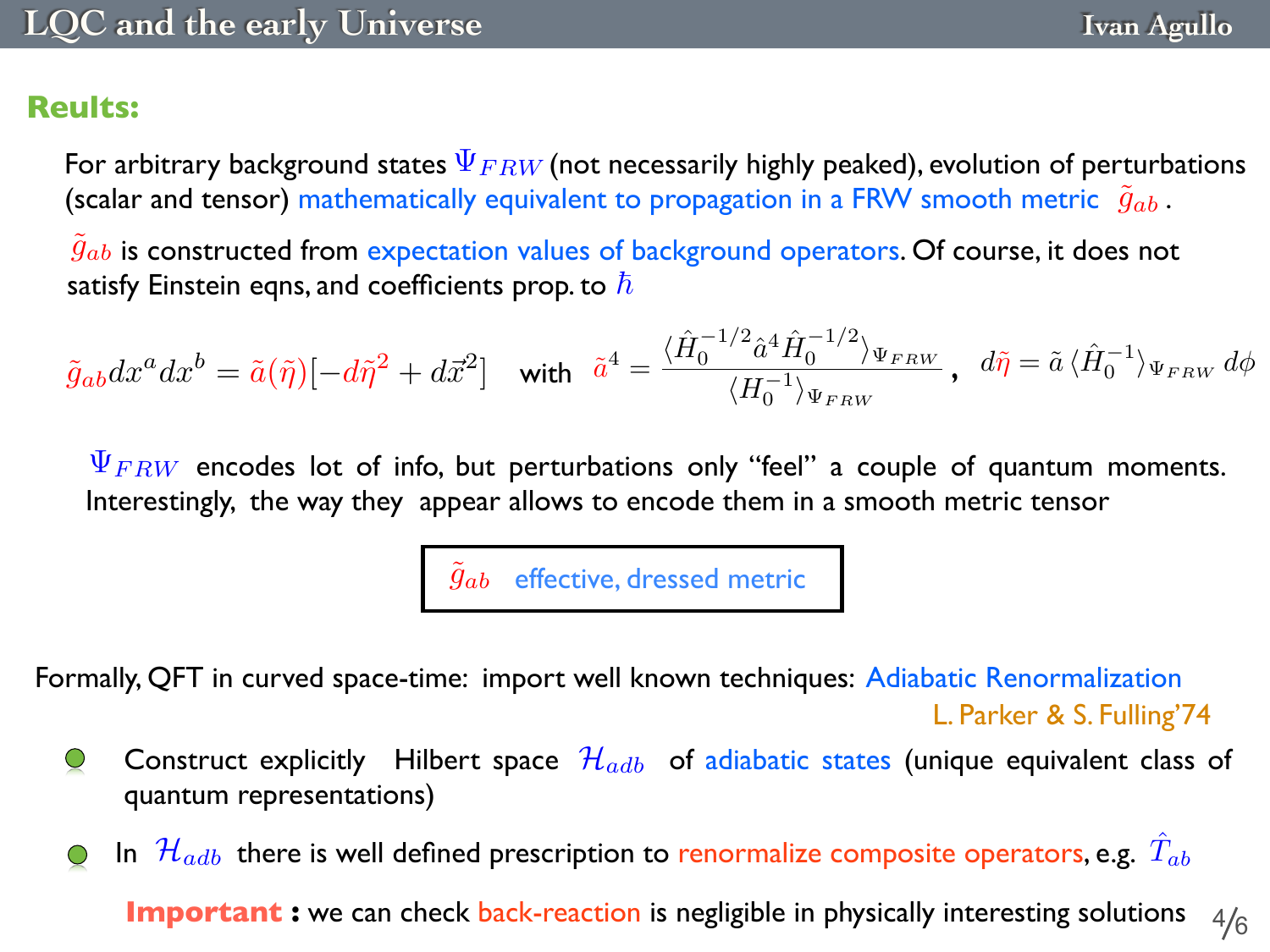## **3. Phenomenology**

**AAN**: Quantum Gravity completion of the inflationary scenario

Matter content: 
$$
\phi
$$
,  $V = \frac{1}{2}m^2\phi^2$ 

\n■ ▶ QCDB

\n□ QCDB

\n□ 1. Let time phase of inflation

Initial conditions:

Standard Inflation: quantum homogeneity @ onset of inflation

LQC: quantum homogeneity @ the bounce.

Semi-heuristic justification: radius observable universe is  $~10\ell_{Pl}$   $~$  @ the bounce time. At those scales quantum repulsive force is able to "iron" inhomogeneities. Also: compatible with observations